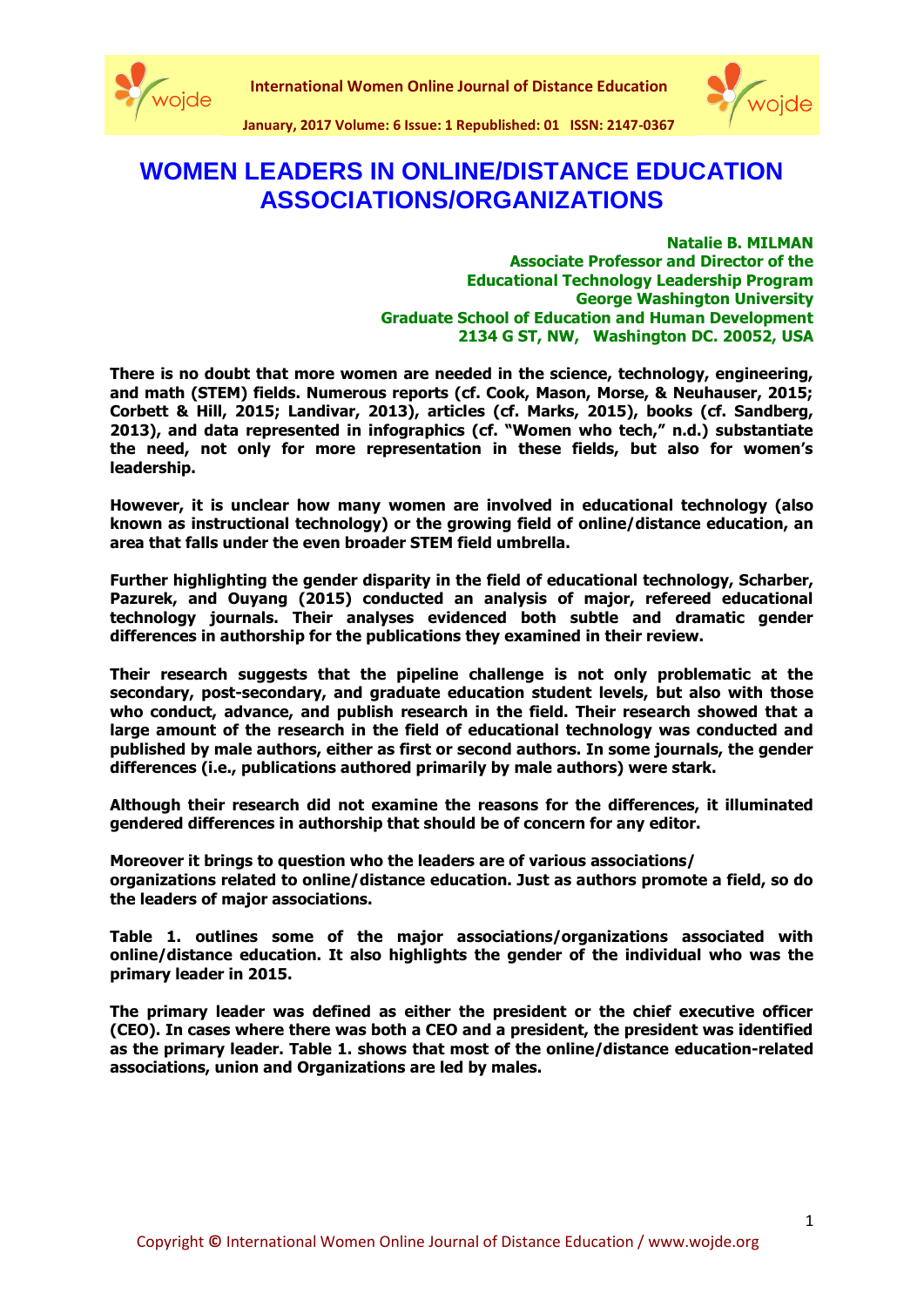

**International Women Online Journal of Distance Education**



**January, 2017 Volume: 6 Issue: 1 Republished: 01 ISSN: 2147-0367**

## **Table 1. Online/Distance Education Associations Leadership by Gender**

| <b>Association/Organization</b>                                    | <b>Female</b> | <b>Male</b>   |
|--------------------------------------------------------------------|---------------|---------------|
| <b>African Council for Distance Education</b>                      | X             |               |
| http://www.acdeafrica.org/about/meet-team                          |               |               |
| <b>American Distance Education Consortium (ADEC)</b>               |               | X             |
| http://www.adec.edu/about/board-of-directors                       |               |               |
| <b>Asian Association of Open Universities</b>                      |               | X             |
| http://aaou.ouhk.edu.hk                                            |               |               |
| Association for the Advancement of Computing in Education          | ?             | ?             |
| (AACE) http://www.aace.org                                         |               |               |
| <b>Association for Distance Education and Independent</b>          | X             |               |
| Learning (ADEIL) http://www.adeil.org/?g=node/11                   |               |               |
| <b>Association for Educational Communications and</b>              |               | X             |
| Technology (AECT)http://www.aect.org/newsite                       |               |               |
| <b>Australasian Council on Open, Distance and E-learning</b>       | X             |               |
| (ACODE) http://www.acode.edu.au/mod/page/view.php?i                |               |               |
| $d=18$                                                             |               |               |
| <b>Consortium for School Networking (CoSN)</b>                     |               | X             |
| http://www.cosn.org/about/staff                                    |               |               |
| <b>Educause</b>                                                    |               | X             |
| http://www.educause.edu/about/mission-and-                         |               |               |
| organization/educause-president-and-ceo-search                     |               |               |
| <b>European Association for Distance Learning (EADL)</b>           |               | X             |
| http://www.eadl.org                                                |               |               |
| <b>International Association for K-12 Online Learning (iNACOL)</b> | X             |               |
| http://www.inacol.org/about/staff                                  |               |               |
| <b>International Council for Open and Distan Education</b>         |               | X             |
| http://www.icde.org/en/about/organization/executive_co             |               |               |
| mmittee                                                            |               |               |
| <b>International Society for Technology in Education</b>           |               | X             |
| http://www.iste.org/about/leadership-team                          |               |               |
| <b>Online Learning Consortium (previously Sloan</b>                | X             |               |
| Consortium)http://onlinelearningconsortium.org/executive           |               |               |
| -leadership-team                                                   |               |               |
|                                                                    |               |               |
| <b>Open and Distance Learning Association of Australia</b>         |               |               |
| (ODLAA) http://odlaa.org/about/executive                           |               | <u>X</u><br>X |
| <b>Presidents' Forum</b>                                           |               |               |
| http://www.presidentsforum.org/board-ofdirectors                   |               |               |
| <b>United States Distance Learning Association</b>                 | X             |               |
| (USDLA)http://www.usdla.org/v/vspfiles/pdf files/ElaineS           |               |               |
| huckBio2015.pdf                                                    |               |               |
| <b>University Professional &amp; Continuing Education</b>          |               | X             |
| Association http://www.upcea.edu/content.asp?pl=353&sl             |               |               |
| $= 19$ &contentid=354                                              |               |               |
| WCET http://wcet.wiche.edu/about-us/governance                     |               | X.            |
| <b>World Association for Online Educators</b>                      |               | X             |
| http://www.waoe.org/directors.html                                 |               |               |
| UDEEEWANA http://www.udeeewana.org                                 |               | X             |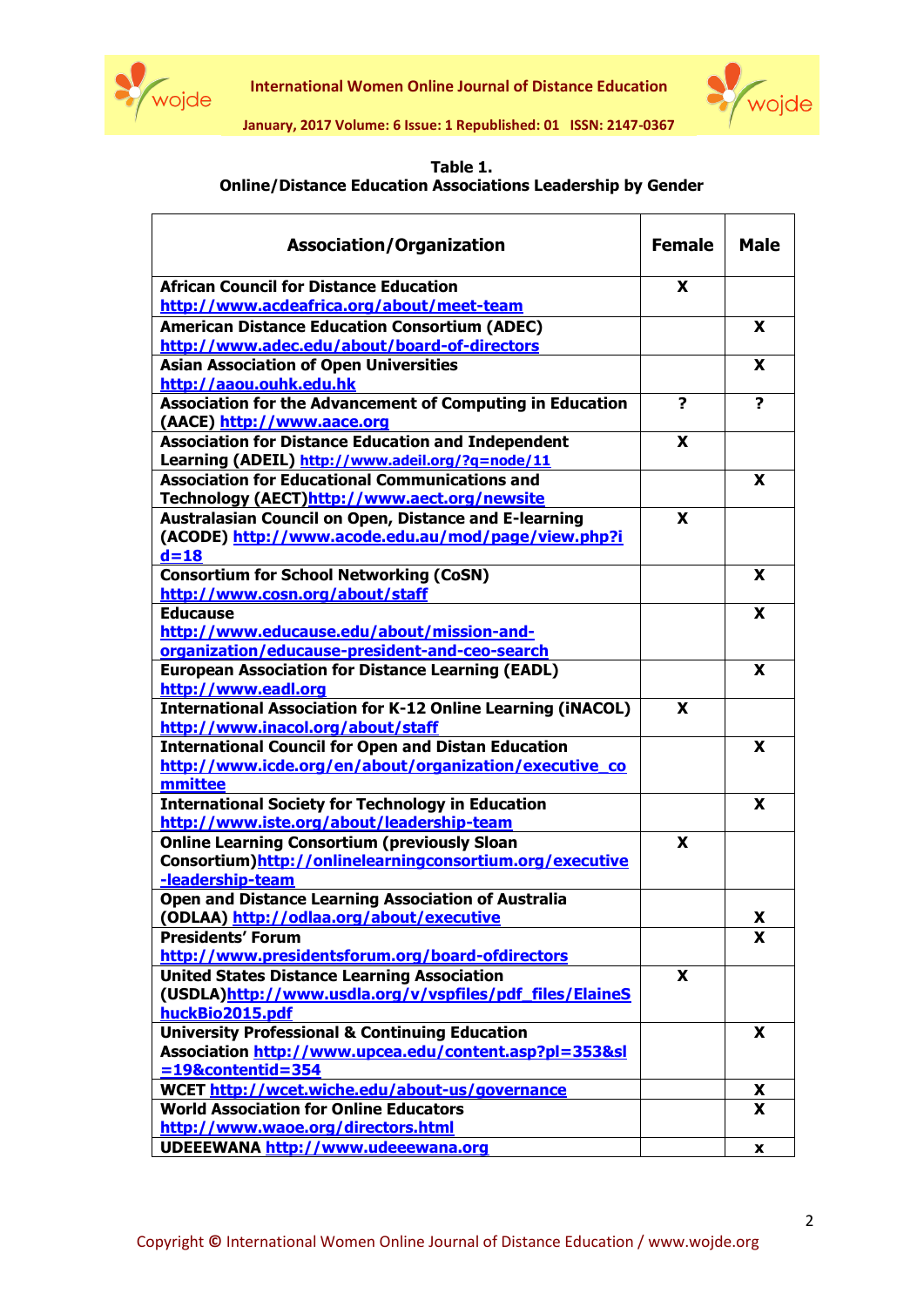

**International Women Online Journal of Distance Education**



**January, 2017 Volume: 6 Issue: 1 Republished: 01 ISSN: 2147-0367**

**Of the online/distance education-related associations, only one, the Association for the Advancement of Computing in Education, did not provide the name of its primary leader on its website; therefore, it was not counted as part of the sample but included in the list because of its work in the field of online/distance education.** 

**The table illustrates that 30% (N=20) of the leadership of online/distance educationrelated associations/organizations is female and 70% male. Clearly, there is a need for more women leadership in these associations/organizations.** 

**Editor's Note: This article has been published in Women Leaders in Online/Distance Education Associations/Organizations, by Milman, Natalie B. Distance Learning 12.3 (2015): 45-47.**

## **BIODATA and CONTACT ADDRESSESS of the AUTHOR**



**Natalie B. MILMAN, Ph.D., is Associate Professor of Educational Technology and Director of the Educational Technology Leadership Program in the Department of Educational Leadership at The George Washington University's Graduate School of Education and Human Development.** 

**Dr. Milman's research interests focus on 21st century andragogy and pedagogy, including strategies and models for the effective integration of technology at all academic levels; online student support needs, engagement, and learning; issues of diversity and digital equity; and the use of digital portfolios for professional development.** 

**She serves as the co-editor of the Current Practice Section of Contemporary Issues in Technology and Teacher Education, and has published numerous journal articles, including in Computers in the Schools, Journal of Research on Technology and Education, Journal of Technology and Teacher Education, Online Learning, and the Quarterly Review of Distance Education.** 

**She presents frequently at conferences and has co-authored several book chapters and books. Her most recent book is entitled, "Teaching Models: Designing Instruction for 21st Century Learners". Dr. Milman earned a doctorate in Instructional Technology from the University of Virginia's Curry School of Education with a graduate specialization designed to prepare technology leaders.** 

**She began her career in education as a second grade, science specialist, mentor, and technology teacher in Los Angeles County, California. She has taught at the graduate school level since 1997 and online since 2001.**

**Natalie B. MILMAN Associate Professor and Director of the Educational Technology Leadership Program George Washington University Graduate School of Education and Human Development 2134 G ST, NW, Washington DC 20052, USA 202.994.1884202.994.1884 Email:<nmilman@gwu.edu>**